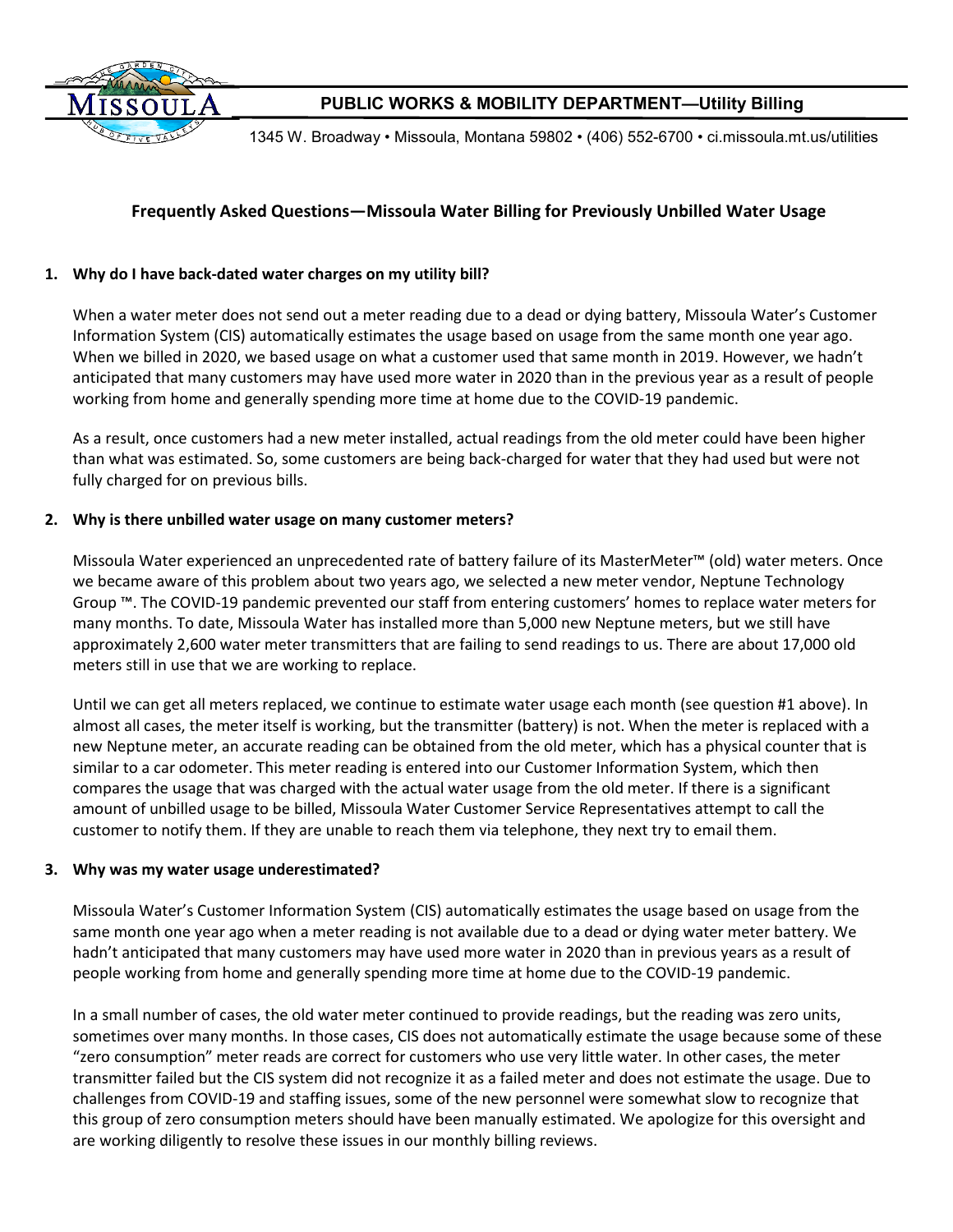

1345 W. Broadway • Missoula, Montana 59802 • (406) 552-6700 • ci.missoula.mt.us/utilities

#### **4. How do I know if my water usage is being estimated?**

Missoula Water's monthly bill indicates that the usage is estimated (circled in red on sample bill below), but we are working with our Customer Information System provider to re-design the bill so that it is more obvious when water usage is being estimated.

|                                                                                                                                          | CITY OF MISSOULA<br>UTILITY BILL<br>1345 W Broadway<br>Hours: 7:30AM - 5:30PM Monday - Friday (Excluding Holidays)<br>Customer Service: 406.552.6700 | To pay by phone, call: 866.790.7218<br>To pay online, visit: https://utilitybilling.ci.missoula.mt.us<br>For after hours emergencies, call: 406.552.6700<br>Visit us at: https://ci.missoula.mt.us/1256/Uhlities |                                                                     |
|------------------------------------------------------------------------------------------------------------------------------------------|------------------------------------------------------------------------------------------------------------------------------------------------------|------------------------------------------------------------------------------------------------------------------------------------------------------------------------------------------------------------------|---------------------------------------------------------------------|
|                                                                                                                                          | <b>CUSTOMER NAME</b><br><b>STREET ADDRESS</b><br>MISSOULA MT 598XX-XXXX                                                                              |                                                                                                                                                                                                                  |                                                                     |
|                                                                                                                                          | <b>SERVICE DETAILS</b>                                                                                                                               | <b>CHARGE DETAILS</b>                                                                                                                                                                                            |                                                                     |
| BILL DATE: 04/16/2021<br>BILL TYPE: METERED/REGULAR<br>ACCOUNT NUMBER: 000000<br>CUSTOMER NUMBER: 000000<br>CUSTOMER NAME: CUSTOMER NAME |                                                                                                                                                      | <b>SERVICE</b><br>Water<br>Service From: 03/11/2021 To: 04/12/2021<br><b>Public Fire Protection Fee</b><br><b>Estimated Usage Charge</b><br>MWC Service Charge (Basic Charge)                                    | CHARGE<br><b>TOTAL</b><br>32 Days<br>1.36<br>17.24<br>16.26         |
|                                                                                                                                          | ADDRESS: CUSTOMER ADDRESS                                                                                                                            | Storm Water                                                                                                                                                                                                      | \$34.86                                                             |
|                                                                                                                                          | STORM WATER CLASSIFICATION: 210<br>UNITS: 1 DU                                                                                                       | Service From: 03/11/2021 To: 04/12/2021<br>Storm Water Charge                                                                                                                                                    | 32 Days<br>4.21                                                     |
| METER#<br>00000000000                                                                                                                    | WATER METER INFORMATION<br><b>READ DATES</b><br><b>USAGE</b><br>METER SIZE<br>9<br>$5/8 \times 3/4$ "<br>03/11/2021 - 04/12/2021                     |                                                                                                                                                                                                                  | \$4.21                                                              |
|                                                                                                                                          | YOUR MONTHLY WATER USAGE                                                                                                                             |                                                                                                                                                                                                                  |                                                                     |
|                                                                                                                                          | 126<br>114                                                                                                                                           | <b>CURRENT CHARGES:</b>                                                                                                                                                                                          | \$39.07                                                             |
|                                                                                                                                          | 55<br>37<br>26<br>15                                                                                                                                 | <b>BILL SUMMARY</b><br>Previous Balance<br><b>Payment Received</b><br>Past Due Amount                                                                                                                            | 37.15<br>0.00<br>37.15                                              |
| $\boldsymbol{\mathcal{Z}}$                                                                                                               | $\overline{c}$<br>$\approx$<br>20<br>20<br>$\approx$<br>20<br>20<br>24<br>51<br>20<br>51<br>21                                                       | <b>Current Charges</b>                                                                                                                                                                                           | 39.07                                                               |
| APR                                                                                                                                      | MAR<br>$\geq$<br>AUG<br>MAY<br>DEC<br><b>APR</b><br>SEP<br><b>CCT</b><br>FEB<br>KN<br>$\frac{2}{3}$<br>$\frac{1}{2}$                                 | <b>Total Amount Due</b>                                                                                                                                                                                          | \$76.22                                                             |
|                                                                                                                                          | *1 unit = 100 Cubic Feet (CCF) 1 CCF = 748.019 Gallons                                                                                               | DUE DATE: 05/12/2021<br>Please return bottom portion along with your payment                                                                                                                                     |                                                                     |
|                                                                                                                                          | PO Box 5388 - 1345 W Broadway<br>Missoula. MT 59806-5388<br>Payments: 866-790-7218<br>Visit us http://www.ci.missoula.mt.us/utilities                | Account Number:<br>Customer Number:<br>Customer Name:<br>Service Address:<br>Cycle: M45<br>Book: 009                                                                                                             | 000000<br>000000<br><b>CUSTOMER NAME</b><br><b>CUSTOMER ADDRESS</b> |
| back of this stub                                                                                                                        | To enroll in automatic payments or for changes in mailing address,<br>please check this box and complete the appropriate information on the          | Due Date:<br><b>Amount Due</b><br>Amount Enclösed                                                                                                                                                                | 05/12/2021<br>\$76.22                                               |
|                                                                                                                                          | and control and a not posted<br>an away to build the                                                                                                 |                                                                                                                                                                                                                  | իսկին հղիկրին մարդնելի կուների կազմական                             |
|                                                                                                                                          |                                                                                                                                                      | CITY OF MISSOULA<br>PO BOX 5388<br>MISSOULA, MT 59806-5388                                                                                                                                                       |                                                                     |
|                                                                                                                                          | <b>CUSTOMER NAME</b><br>- 84<br><b>CUSTOMER ADDRESS</b><br>MISSOULA MT 598XX-XXXX                                                                    |                                                                                                                                                                                                                  |                                                                     |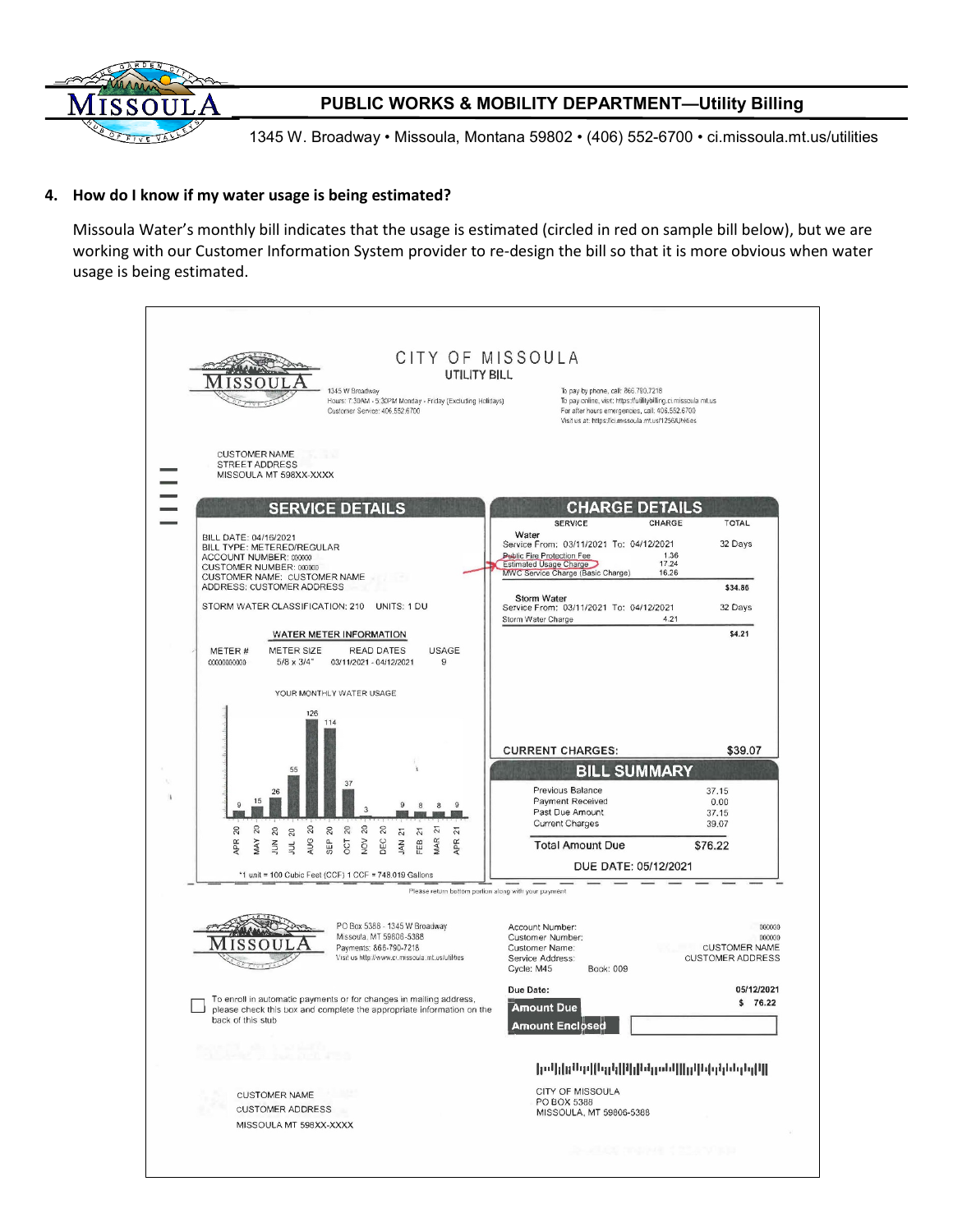

1345 W. Broadway • Missoula, Montana 59802 • (406) 552-6700 • ci.missoula.mt.us/utilities

### **5. Why doesn't Missoula Water just replace all these meters?**

Missoula Water's ability to replace meters is limited both by the quantity of meters approved to be purchased each year in our Capital Improvement Program as well as by the availability of Missoula Water personnel to install them. Because most failing meters are in customers' houses, we prefer to send our own personnel to perform this work rather than hiring contractors to do it. We would like to accelerate our meter replacement program, so we recently applied for a State Revolving Fund Loan for approximately \$4.5 million that would allow us to replace the remaining 15,000 old meters by the end of June 2023.

Missoula Water's goal is to replace meters as efficiently as possible, so we are focusing in one area of town at a time in order to reduce time spent driving across town from one appointment location to another. We simply don't have the ability to replace every meter that a customer requests to be replaced in a short timeframe. We ask our customers to continue to be patient as we work through the backlog of meter replacements.

### **6. Why should I have to pay for this unbilled usage?**

Missoula's water utility is an enterprise fund, meaning that all costs related to operating the utility are paid 100% by the customers utilizing the service. No tax dollars are provided by the City to support the operation of the water utility, and there are no other funding mechanisms available to support the operations of the utility. Each customer is required to pay for the water they use in accordance with the rate schedule adopted by the City Council. If a customer does not pay for the water they use, then all other customers would have to pay for that cost.

Missoula Water strives to provide accurate monthly bills to each customer so that they can budget accordingly and modify their water usage in response. We recognize that the problems described in this document have resulted in some large unanticipated bills for a number of customers. We will always offer our customers the ability to enter into a payment plan to spread these costs over as many months as they need, without interest, in order to get caught up. We also recognize that some customers may have a particular hardship, whether related to the COVID-19 pandemic or something else, in paying for these underbilled amounts. As a result, we ask our customer service representatives to collect the full bill but provide the ability to forgive a portion of the unbilled usage in situations where the customer can explain a hardship. We also look at historic usage and if the unbilled amounts significantly exceed historic usage (typically over 2 to 3 years), we also factor that into our decision on whether to reduce a portion of a customer's bill. We always have to keep in mind that any portion of a customer's bill that we reduce is being passed on to other customers to pay.

#### **7. What if I want to protest the amount of my bill that customer service tells me I owe?**

If a customer is not satisfied with the payment arrangement offered by the customer service representative, they can request to have a manager review the bill and can provide further explanation of what hardship they may be experiencing. If the manager agrees with the amount being billed but the customer still wishes to appeal, the customer can request that their bill be reviewed by the Utility Service Appeals Committee, which consists of the Deputy Public Works Director of Utilities, the Public Works Director, the Water Utility superintendent, and the chairperson of the Public Works Committee of the Missoula City Council.